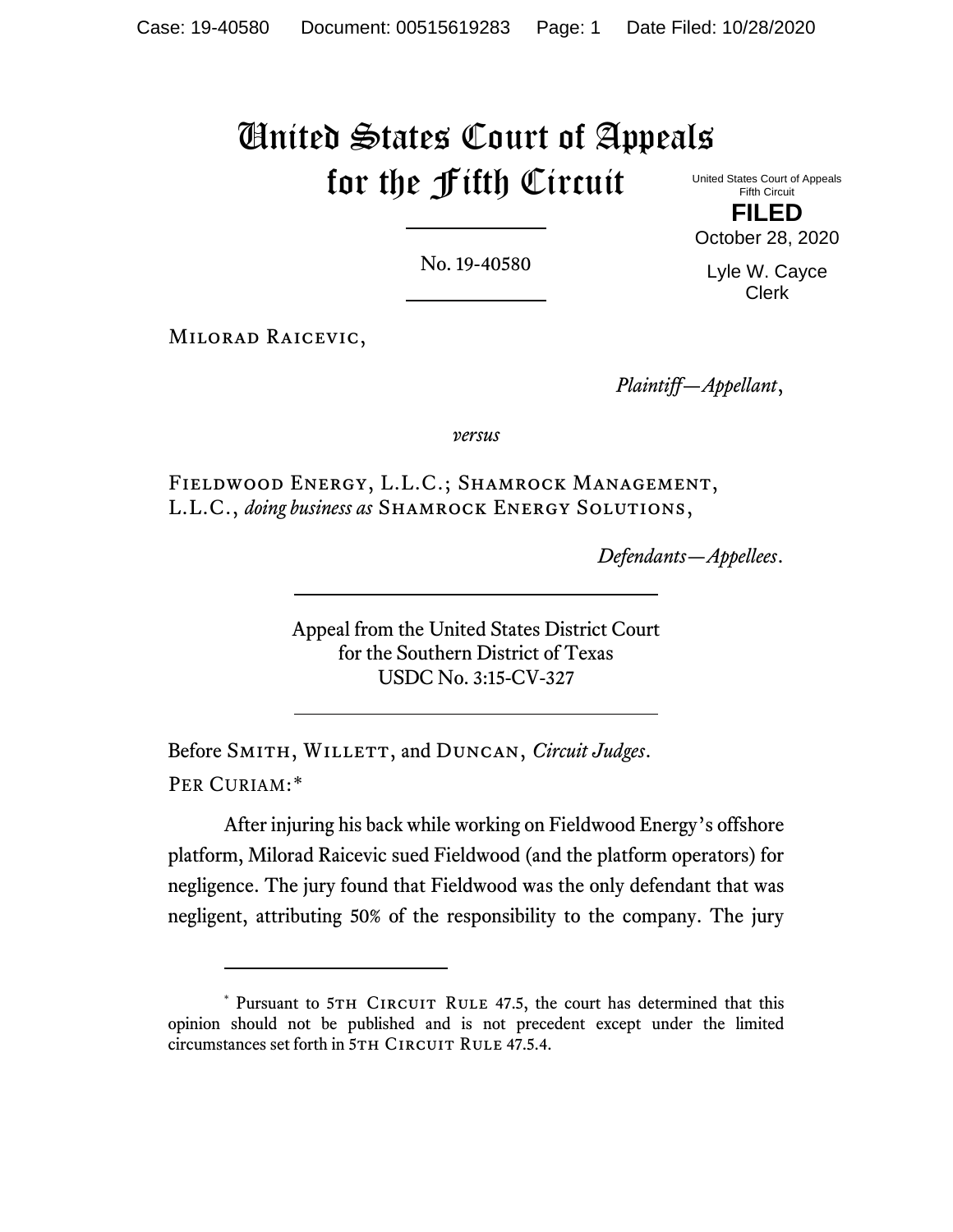attributed the other 50% to Raicevic. After trial, and before entering judgment, the district court requested further briefing on Fieldwood's defense under the exclusive-remedy provision of the Longshore and Harbor Workers' Compensation Act. The district court entered judgment for Defendants (including Fieldwood) because it found that Raicevic was Fieldwood's borrowed employee, and thus the LHWCA's exclusiveremedy provision gave Fieldwood tort immunity. Because we agree that the LHWCA was Raicevic's exclusive remedy, we affirm.

I

Waukesha Pearce Industries, Inc. (not a defendant in this case) employed Raicevic as an offshore platform mechanic beginning in 2008. While still employed by Waukesha Pearce, Raicevic worked on Fieldwood's offshore platform located on the outer continental shelf in the Gulf of Mexico. Almost a year into working (and sleeping) on Fieldwood's platform, Raicevic awoke after midnight to an alarm blaring in the mechanic's room. Raicevic slipped and fell twice, due to oil that had leaked on the floor, while trying to address the mechanical issue that triggered the alarm.

Raicevic suffered back injuries that necessitated various treatments, including surgery, physical therapy, and steroid injections. Raicevic received coverage for these treatments through Waukesha Pearce's workers' compensation benefits, but it is unclear whether the benefits came from state plans or the LHWCA.

Raicevic sued Fieldwood and the platform operators for negligence. Fieldwood countered that Raicevic was its borrowed employee, so various workers' compensation schemes, including the LHWCA, precluded Raicevic's tort claim. Raicivec filed a motion in limine to bar any discussion of workers' compensation insurance at trial, and the district court granted the motion.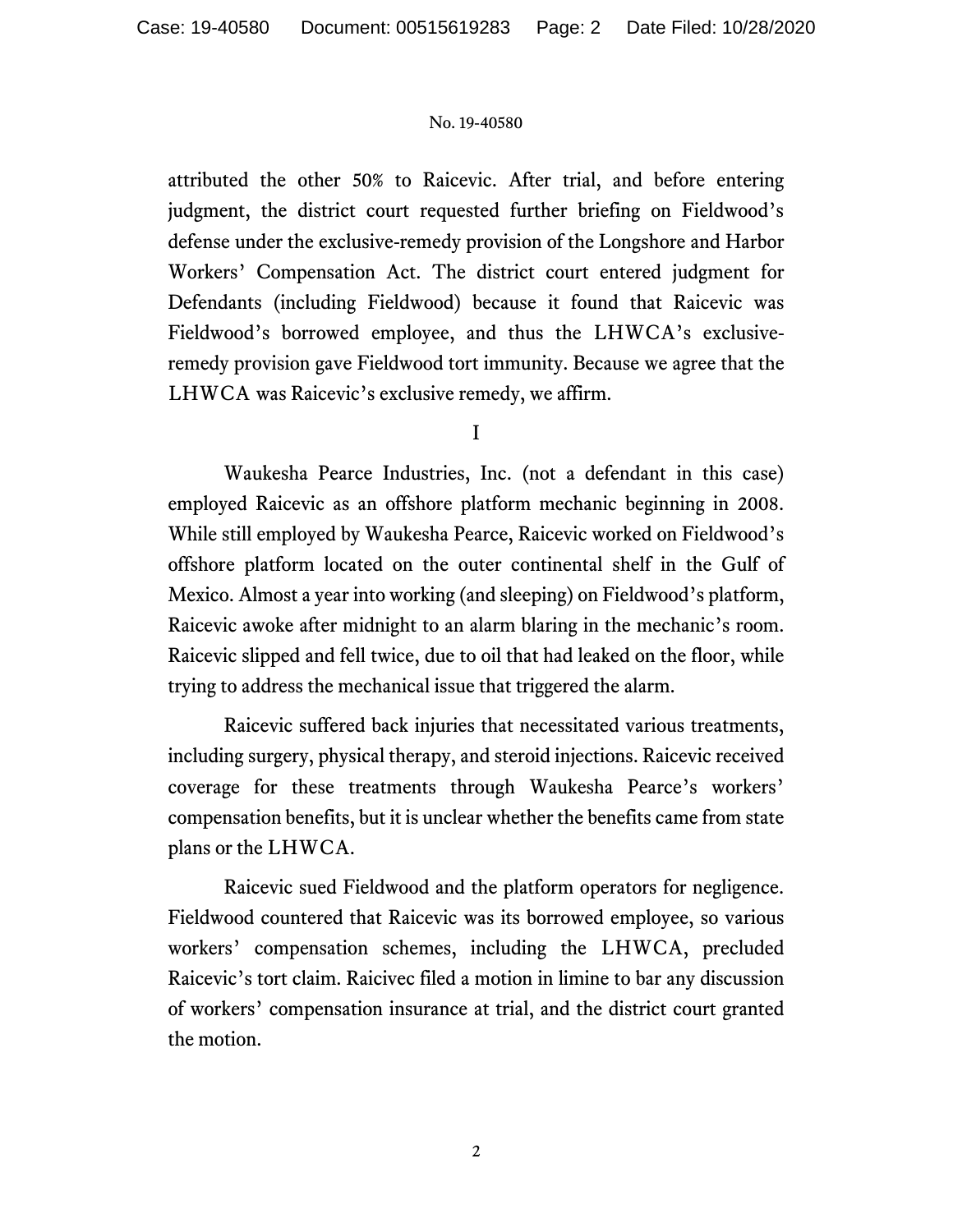At trial, the jury found that Fieldwood and Raicevic were each 50% responsible for Raicevic's injuries. The jury also made special findings about the factors that a court weighs to decide borrowed employee status. But because of the motion in limine, the jury made no findings about any other issues related to Fieldwood's LHWCA defense.

After trial, but before entering judgment, the district court requested further briefing on Fieldwood's LHWCA defense. The post-trial briefing focused on two necessary conditions for the LHWCA to apply and thus bar Raicevic's negligence claim: (1) Was Raicevic Fieldwood's borrowed employee? and (2) Did Fieldwood secure workers' compensation benefits under the LHWCA? Considering the jury's findings on the factors of borrowed-employee status and the post-trial briefing, the district court concluded that both conditions were met. Accordingly, the court rendered judgment for all defendants because the LHWCA gave Fieldwood tort immunity, and the jury found that the other defendants were not negligent. Raicevic now appeals, challenging the district court's two findings on the LHWCA defense.

## II

After a trial, we review questions of law de novo, "while questions of fact are reviewed for clear error." *Anne Harding v. Cty. of Dallas*, 948 F.3d 302, 306–07 (5th Cir. 2020). So here, we review anew the core legal question: whether Raicevic was Fieldwood's borrowed employee. *See Billizon v. Conoco, Inc.*, 993 F.2d 104, 105 (5th Cir. 1993). And we review for clear error the key factual finding: that Fieldwood secured benefits under the LHWCA.

## III

Under the Outer Continental Shelf Lands Act, an employee's exclusive remedy for a work-related injury is the LHWCA. 43 U.S.C. § 1333(a)(1) and (b); 33 U.S.C. § 905(a). This means that, if applicable, the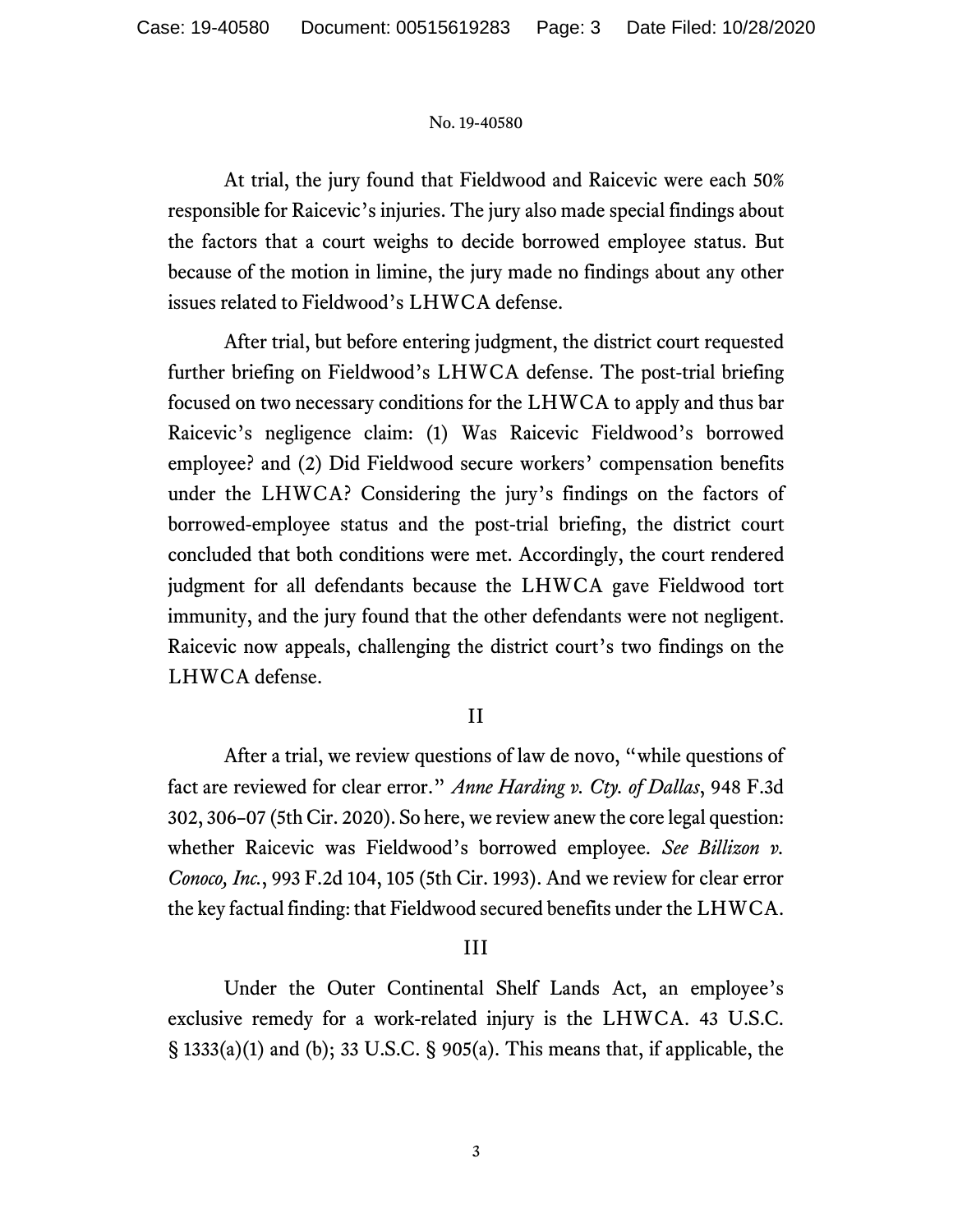LHWCA would preclude a tort action like Raicevic's. But this exclusivity provision only applies to (1) employers who (2) "secure payment of compensation" under the LHWCA. 33 U.S.C. § 905(a). Raicevic argues that Fieldwood cannot satisfy either requirement.

## A

Turning first to the question of Raicevic's employer, Fieldwood must show that Raicevic was its borrowed employee in order to have tort immunity under the LHWCA. *Melancon v. Amoco Prod. Co.*, 834 F.2d 1238, 1243 (5th Cir.), *amended on reh'g in part sub nom. Melancon v. Amoco Prods. Co.*, 841 F.2d 572 (5th Cir. 1988). To determine whether an employee is a "borrowed employee," we consider the nine factors articulated in *Ruiz v. Shell Oil Company*:

- 1. Who had control over the employee and the work he was performing, beyond mere suggestion of details or cooperation?
- 2. Whose work was being performed?
- 3. Was there an agreement, understanding, or meeting of the minds between the original and the borrowing employer?
- 4. Did the employee acquiesce in the new work situation?
- 5. Did the original employer terminate his relationship with the employee?
- 6. Who furnished tools and place for performance?
- 7. Was the new employment over a considerable length of time?
- 8. Who had the right to discharge the employee?
- 9. Who had the obligation to pay the employee?

413 F.2d 310 (5th Cir. 1969); *see also Melancon*, 834 F.2d at 1244.

These nine factual inquiries underlie borrowed-employee status, but the ultimate determination of whether an employee is a borrowed employee is a question of law for the court to decide. *Melancon*, 834 F.2d at 1244.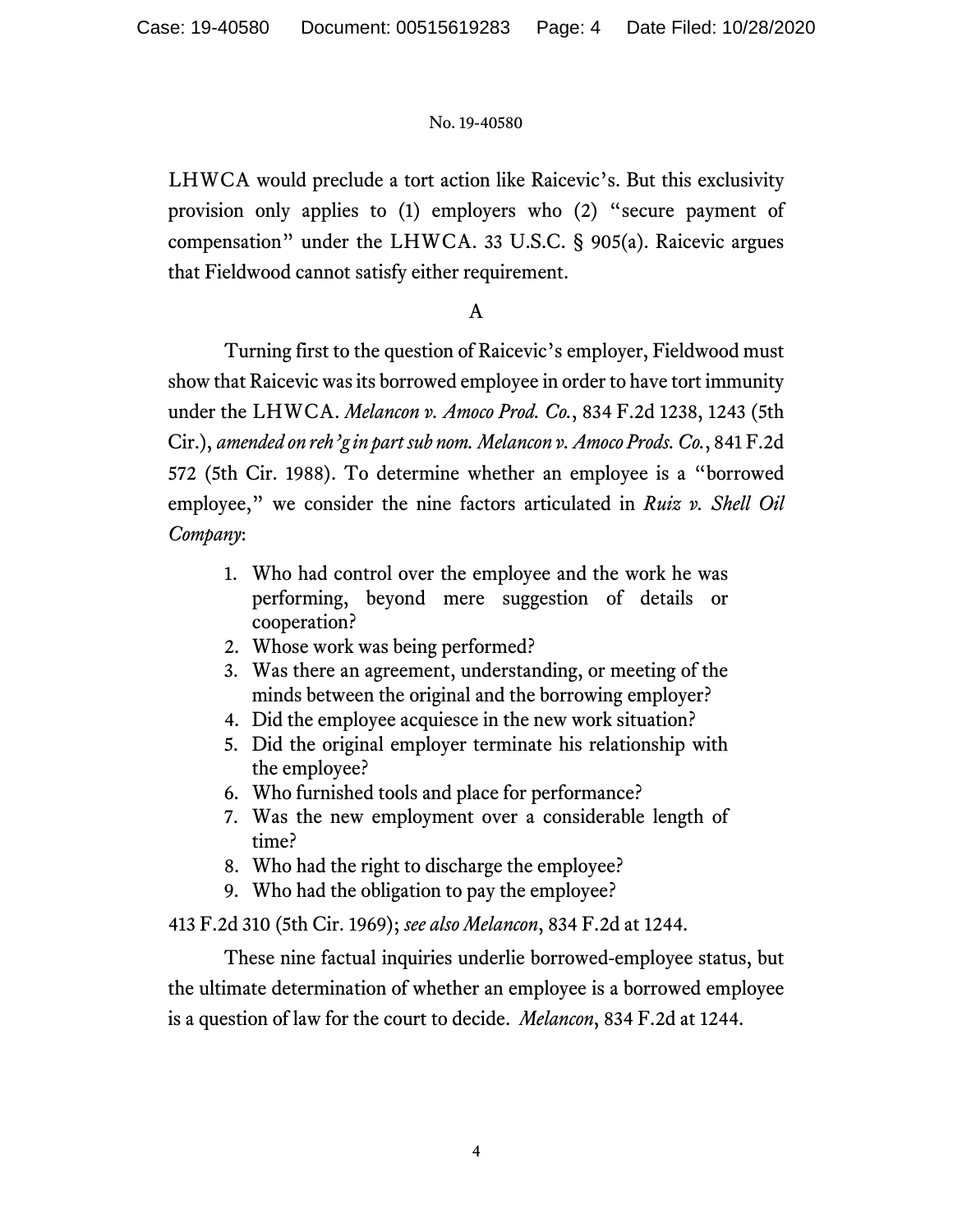The district court submitted these nine questions to the jury. And the parties acknowledge that the jury's findings do not point uniformly in one direction. After considering the jury's findings and the parties' post-trial briefing on the issue, the district court determined that Raicevic was Fieldwood's borrowed employee. Raicevic now challenges that determination; he does not challenge the jury's factual findings.

Determining borrowed-employee status, particularly in the LHWCA context, is a complex question of law. *Gaudet v. Exxon Corp.*, 562 F.2d 351, 358 (5th Cir. 1977). A court must consider not only the nine factors, "but the implications to be drawn from" them. *Id*. And "in different cases, [] certain of these factors may be more important than others, at least in the light of the facts [] before the court." *Alday v. Patterson Truck Line, Inc.*, 750 F.2d 375, 376 (5th Cir. 1985).

Further, we originally created the nine-factor test in the respondeatsuperior context. *See Gaudet*, 562 F.2d at 356. But in the LHWCA context, the test is not used to impute liability but "to escape it through the exclusive remedy provisions." *Id.* As we have explained:

Although the coverage of the LHWCA is not contractual and does not depend upon the consent of the parties, nonetheless when an employee begins work for an employer under the coverage of the LHWCA, he is presumed to have consented to the Act's trade-off of possibly large common law damages for smaller but certain LHWCA benefits. And by the very act of continuing in employment, he may be assumed to agree that, considering the likelihood of injury and the likely severity of injury within the working conditions he experiences, the benefits offered by the LHWCA in the event of injury are acceptable.

*Id.* So in assessing the nine factors, we focus on whether the employee has consented (implicitly or explicitly) to this statutory trade-off.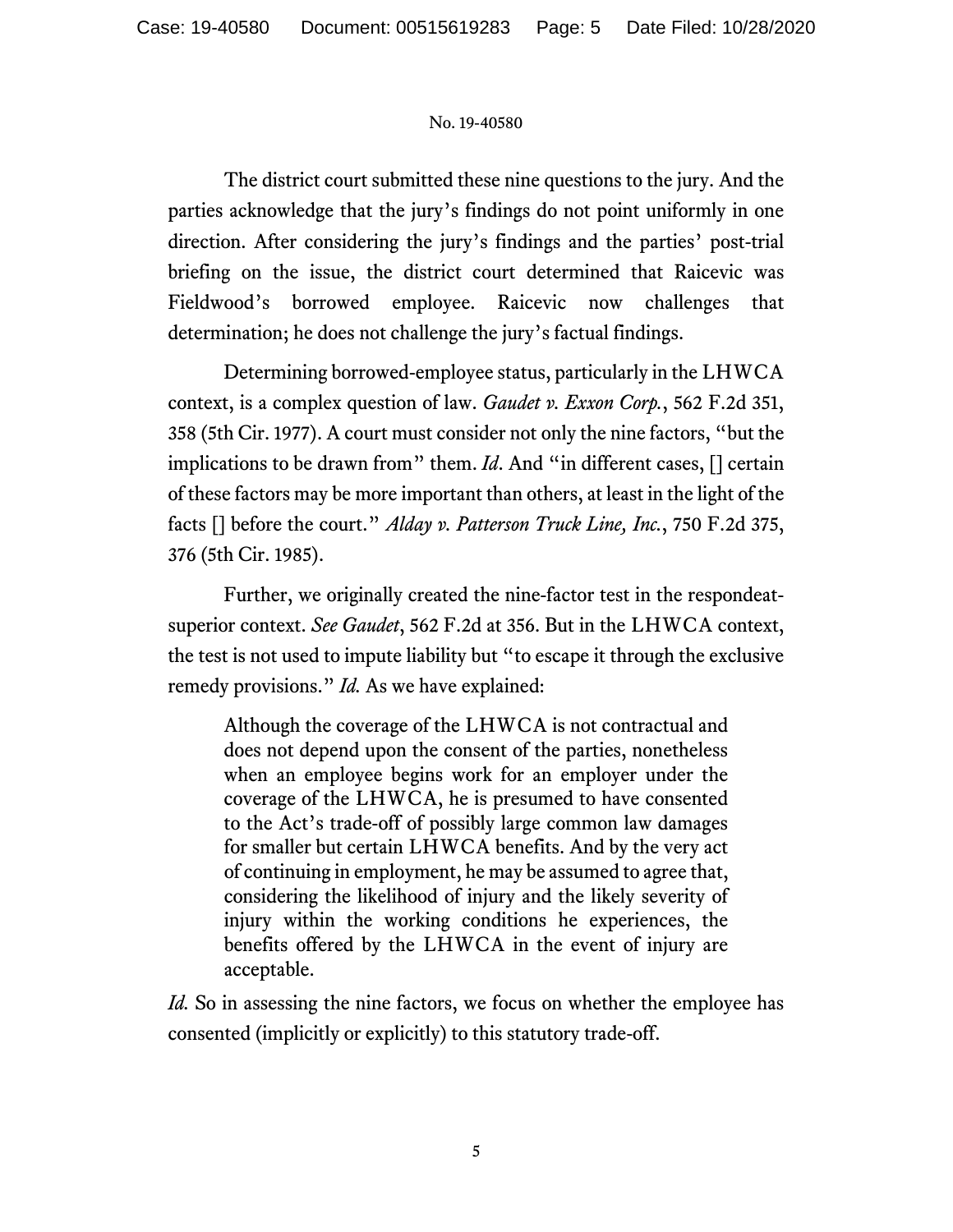With that focus in mind, we now briefly review the nine factors. And we conclude that Raicevic was Fieldwood's borrowed employee, although we do so for reasons somewhat different from those given by the district court.<sup>[1](#page-5-0)</sup>

We start with the easier factors in this case. The jury's findings as to factors 2, 4, and 6—that Raicevic was performing Fieldwood's work, Raicevic acquiesced in the work situation, and Fieldwood provided the tools and place of work—clearly favor Fieldwood (borrowed-employee status). But the jury's finding as to factor 5—that Waukesha Pearce did not terminate its relationship with Raicevic prior to his injury—favors Raicevic (no borrowed-employee status).

For the remaining factors, there is considerable dispute about the implications we should draw from the jury's findings.

*Factor One.* The jury found that Fieldwood did not have control over Raicevic's work beyond merely suggesting details. Raicevic argues that the

<span id="page-5-0"></span><sup>&</sup>lt;sup>1</sup> While the district court came to the correct conclusion, it did so via an improper interpretation of our cases. The court gave a thorough overview of our caselaw discussing how to weigh the nine factors and noted that our decision in *Gaudet v. Exxon Corporation* stated that factors 4–7 were "most pertinent when the borrowed employee doctrine is used as a defense to common law liability in the LHWCA context." 562 F.2d at 357. So far so good. But then, the district court analyzed only those four factors, claiming that the other five factors were not "essential" and treating them as if they were completely disposable. *Gaudet* does not support this nor, as Raicevic points out, do the cases that followed. In *Gaudet*, we said that looking at factors 4–7 was a "suggested focus within" the nine-factor test. *Gaudet*, 562 F.2d at 359. And since *Gaudet*, we have repeatedly stated that out of the nine factors, no single factor or combination of them is determinative. *Brown v. Union Oil Co.*, 984 F.2d 674, 676 (5th Cir. 1993); *Fontenot v. Mobil Oil Expl. & Producing Se., Inc.*, 997 F.2d 881 (5th Cir. 1993) (per curiam) (stating that *Gaudet*'s holding was that the nine "factors are to be weighed as appropriate in each particular case"); *Mosley v. Wood Grp. PSN, Inc.*, 760 F. App'x 352, 359 n.8 (5th Cir. 2019) (per curiam). We have also said that "in many of our prior cases," the first of the nine factors—who controlled the employee's work—was "central" to the analysis even though *Gaudet* "deemphasized" this factor. *Brown*, 984 F.2d at 676*.* While determining how to weigh the nine factors will depend on the facts of the case, no factor can be categorically excluded from the analysis.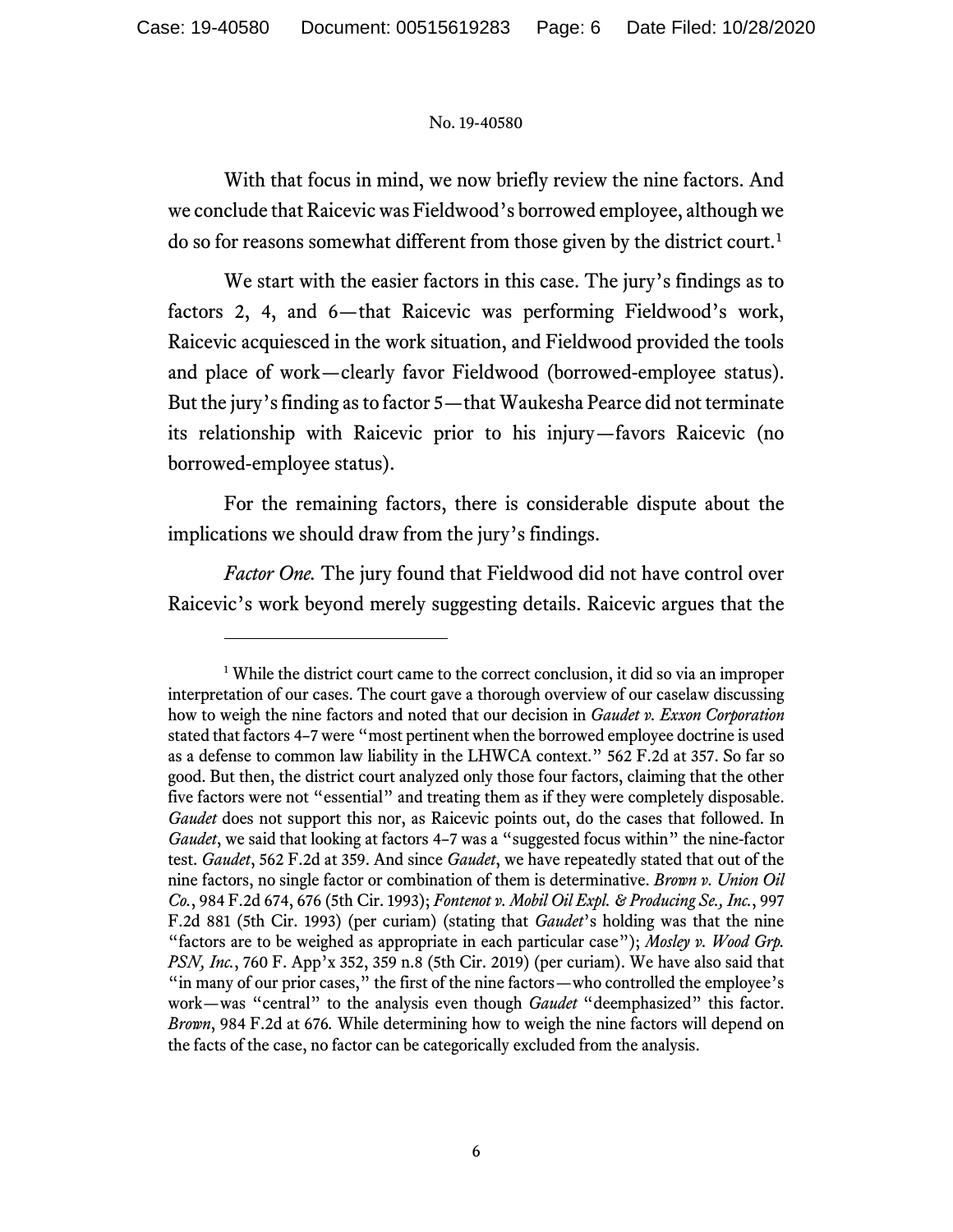jury's finding should weigh in his favor because Waukesha Pearce, not Fieldwood, told him to work on Fieldwood's platform; no one from Fieldwood told him exactly how to do the repairs; and his direct supervisor was a Waukesha Pearce field service manager. Fieldwood, on the other hand, argues that it told Raicevic what to inspect on the platform, and when and where to conduct those inspections; two Fieldwood employees supervised Raicevic—Raicevic even claimed that one was the "best boss" he ever had; and the Waukesha Pearce supervisor was never on Fieldwood's platform and didn't provide any guidance as to Raicevic's actual work for Fieldwood.

In the LHWCA context, we have previously rejected the arguments Raicevic makes and held that the arguments Fieldwood makes indicate borrowed-employee status. *See, e.g.*, *Melancon*, 834 F.2d at 1245 (holding that control factor favored borrowed-employee status where employee took orders from borrowed employer about what work to do and when and where to do it). We thus conclude that the jury's finding—that Fieldwood didn't control Raicevic—does not preclude, or even necessarily weigh against, borrowed-employee status.

*Factor Three.* The jury found, and no one disputes, that Waukesha Pearce and Fieldwood had a written agreement that said Raicevic was an independent contractor, not Fieldwood's employee. But even Raicevic acknowledges that this type of contract "does not automatically prevent borrowed employee status." *Brown v. Union Oil Co.*, 984 F.2d 674, 677–78 (5th Cir. 1993). The parties' actions can waive or modify an independentcontractor provision. *Id*. And we have previously found an independentcontractor agreement modified by the parties' behavior when there is evidence showing that all parties understood that the employee "would be taking his instructions from" the borrowed employer. *Melancon*, 834 F.2d at 1245. The jury's finding that there was a contract says nothing about whether the parties modified or waived that contract.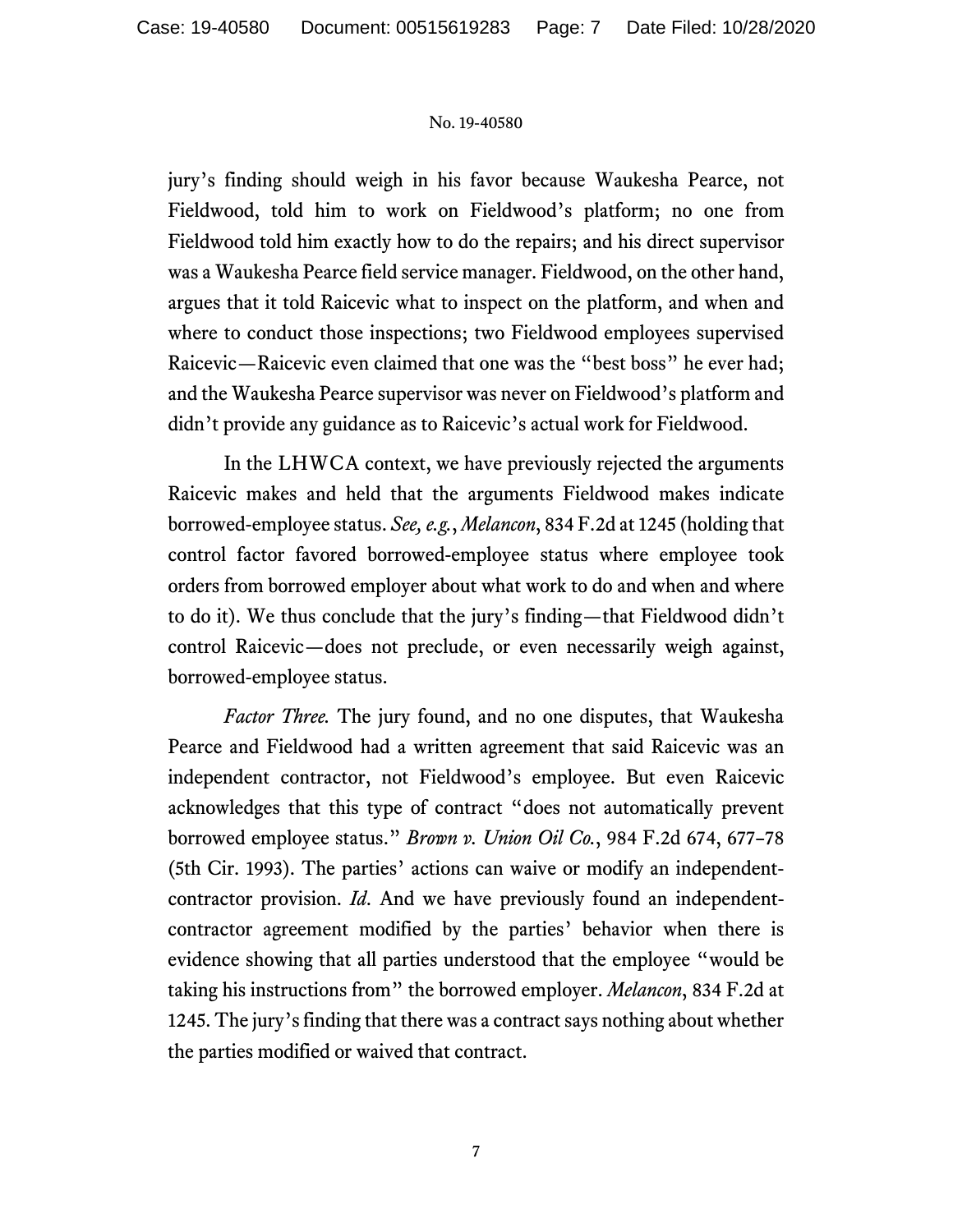Here, there is evidence that Raicevic took instructions from and was supervised by Fieldwood employees. Raicevic admitted that he had to follow Fieldwood's instructions and get Fieldwood's permission for major repairs. Raicevic counters only that the contract itself is clear, and that the jury's finding that Fieldwood didn't control Raicevic suggests that there was no waiver or modification. Without deciding whether the parties modified the contract, we hold that the evidence demonstrating Fieldwood's supervision of and instruction to Raicevic is enough to make this factor neutral. In other words, the existence of the contract does not counsel against finding borrowed-employee status.

*Factor Seven.* We have often found that the length of the new employment is a neutral factor unless the new employment lasted for years. If it did, that favors borrowed-employee status. *Mays v. Dir., Office of Workers' Comp. Programs*, 938 F.3d 637, 646 (5th Cir. 2019) (collecting cases). The jury found that Raicevic's one year on the Fieldwood platform was not a "considerable" length of time. But in the LHWCA context, one year seems long enough to accept the risks of the job and consent to the statutory trade-off of receiving benefits in lieu of the possibility of winning a tort suit. Thus, this factor tilts in Fieldwood's favor (borrowed-employee status).

*Factors Eight and Nine.* The jury found that Fieldwood did not have the right to discharge or the obligation to pay Raicevic, suggesting that these last two factors weigh in favor of no borrowed-employee status. But as Fieldwood points out, we weigh these factors differently in the LHWCA and respondeat-superior contexts.

As to the right to discharge—factor eight—the focus is on whether Fieldwood had the right to "terminate [Raicevic's] services" for Fieldwood, not whether it had the right to terminate his employment in general. *Capps v.*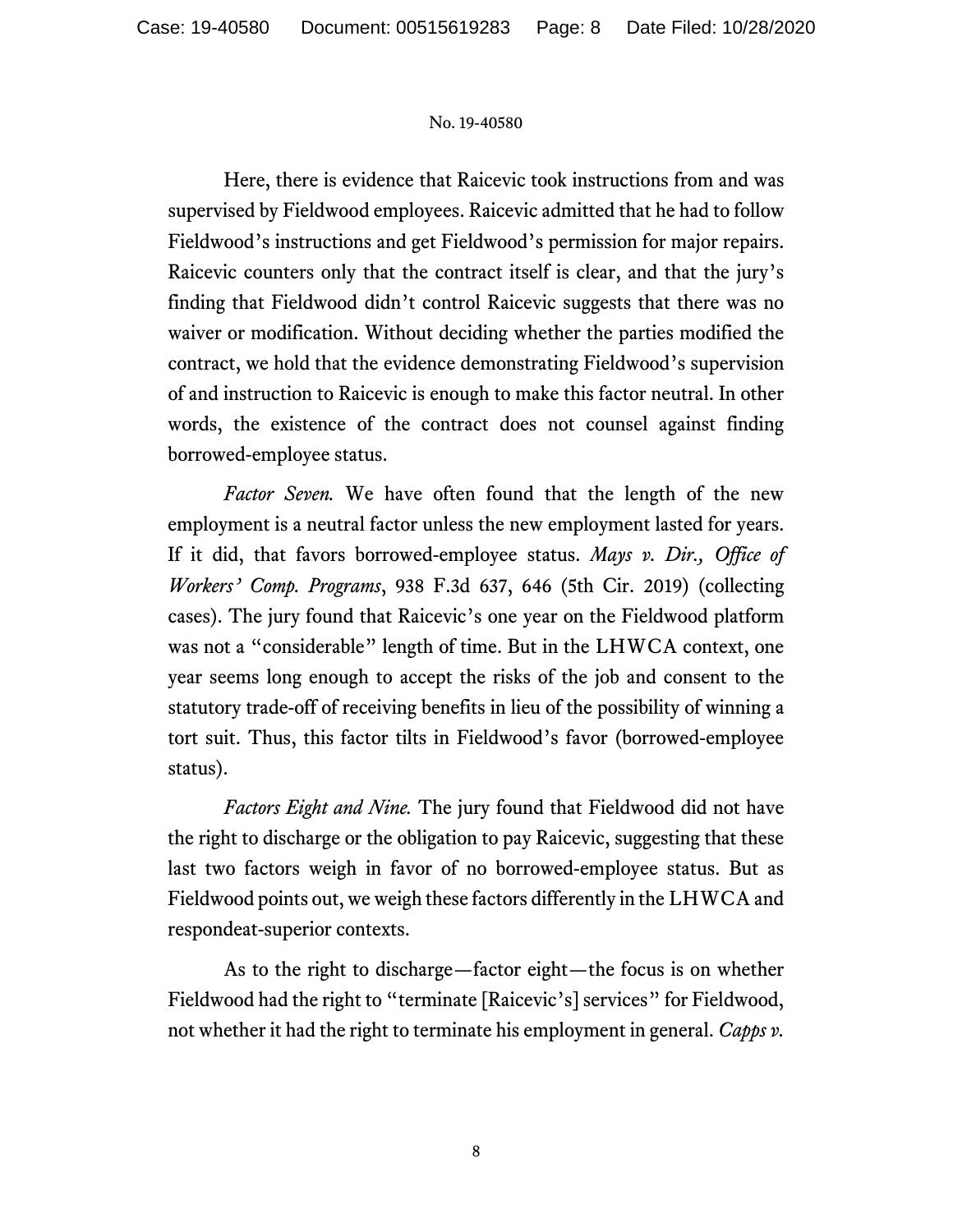*N.L. Baroid-NL Indus., Inc.*, 784 F.2d 615, 618 (5th Cir. 1986). Because Fieldwood had the right to remove Raicevic from working on its platform at any time, factor eight favors borrowed-employee status.

The obligation to pay—factor nine—does not focus on who paid Raicevic. The more helpful question is: Where did the funds originally come from? *Id.* Here, Fieldwood paid Waukesha Pearce for Raicevic's work, then Waukesha Pearce paid Raicevic. That is enough to skew the factor in Fieldwood's favor. *See Melancon*, 834 F.2d at 1246.

All in all, only one factor (five) plainly favors Raicevic. We therefore agree with the district court that Raicevic was Fieldwood's borrowed employee, meaning Fieldwood can invoke the LHWCA as a bar to Raicevic's tort claim unless any exceptions apply.

B

One exception to LHWCA tort immunity is relevant here. Raicevic's tort claim is not barred if Fieldwood "fail[ed] to secure payment of compensation as required by" the LHWCA. 33 U.S.C. § 905(a); *Total Marine Servs., Inc. v. Dir., Office of Worker's Comp. Programs*, 87 F.3d 774, 778 (5th Cir. 1996). The parties did not submit this issue to the jury, so the district court made a fact finding under Federal Rule of Civil Procedure 49(a)(3). *See also Taherzadeh v. Clements*, 781 F.2d 1093, 1100 (5th Cir. 1986) ("In the absence of a demand by the parties that an issue be submitted, and if such issue is omitted, [Rule 49(a)] allows the Court to make its own findings on the omitted issue.").

The district court found that Fieldwood had LHWCA workers' compensation insurance at the time of Raicevic's injury, and therefore Fieldwood could invoke the LHWCA as a bar to Raicevic's tort claim. As noted above, we review the district court's factual finding for clear error. *Heck v. Triche*, 775 F.3d 265, 282 (5th Cir. 2014).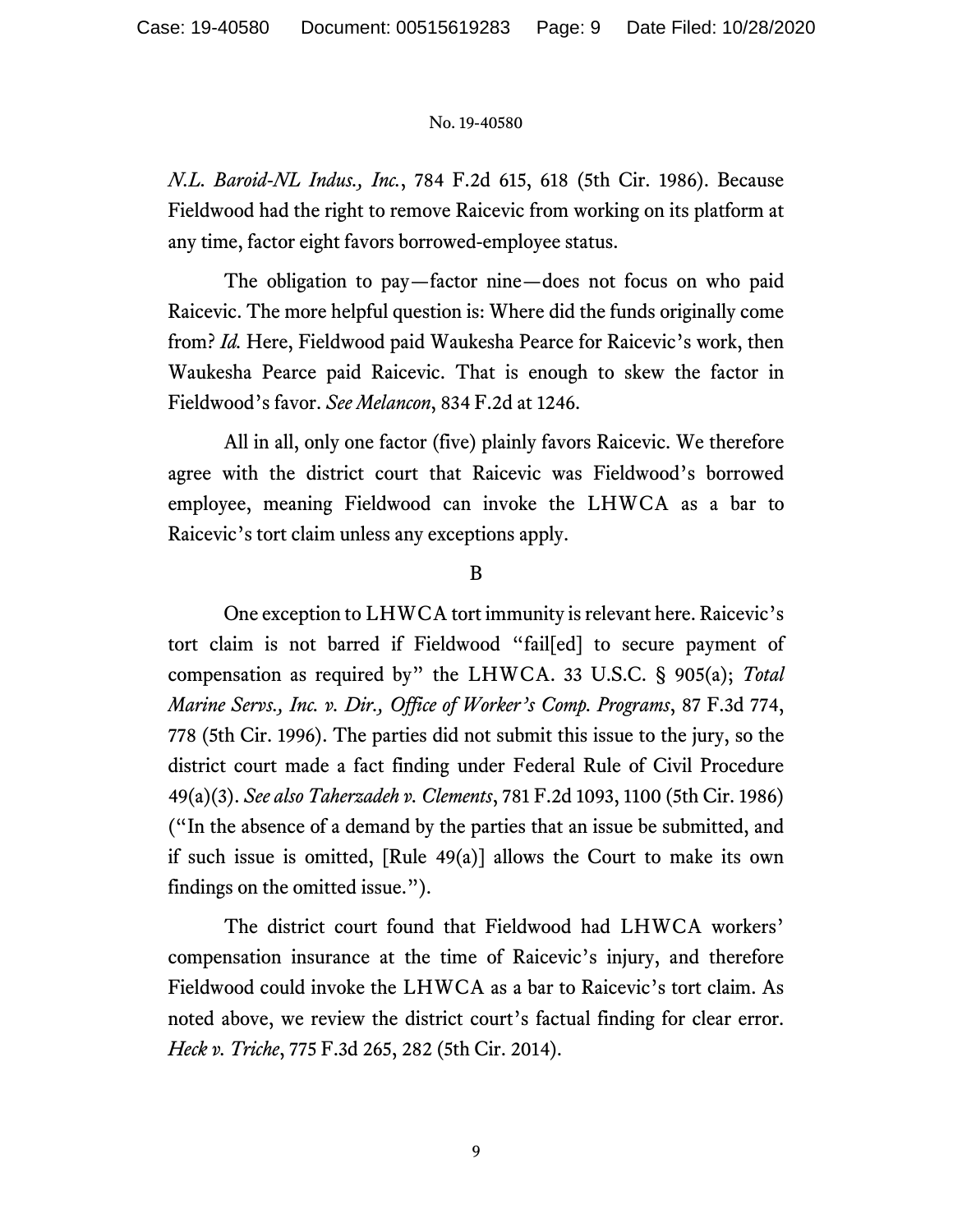Raicevic argues that the question is not just whether Fieldwood had LHWCA insurance, but whether any employer (Waukesha Pearce or Fieldwood) paid Raicevic benefits specifically under the LHWCA. Raicevic also says that the district court erred because the post-trial evidence Fieldwood submitted on the issue was untimely. Both arguments fail.

We have never directly addressed Raicevic's first argument—that to invoke the LHWCA as a defense, an employer must prove not just that it had LHWCA insurance, but that it paid benefits under that insurance to the employee. As the language of the LHWCA and our cases show, that standard is too demanding. In *Thibodeaux v. J. Ray McDermott & Company*, the employee argued that the employer failed to "secure payment of compensation" because it did not properly post the required notice about the LHWCA. 276 F.2d 42, 46 (5th Cir. 1960). We held that even assuming the notice was inadequate, the employer had purchased LHWCA insurance, and that's all it needed to do to "secure payment." *Id.* The statute contains specific provisions about "how and in what manner an employer shall comply with the obligation to secure payment of compensation." *Id.* In other words, the statute makes clear what it means to "secure payment"—buy insurance or receive approval to pay compensation benefits directly. 33 U.S.C. § 932(a). *See also Melancon*, 834 F.2d at 1247 n.17 ("There is no requirement that tort immunity under § 905(a) attaches only to an employer who actually pays for his employees' worker's compensation (i.e. the premiums for the worker's compensation insurance coverage).").

Here, the evidence showed that both Fieldwood and Waukesha Pearce had LHWCA insurance at the time of Raicevic's injury. That is